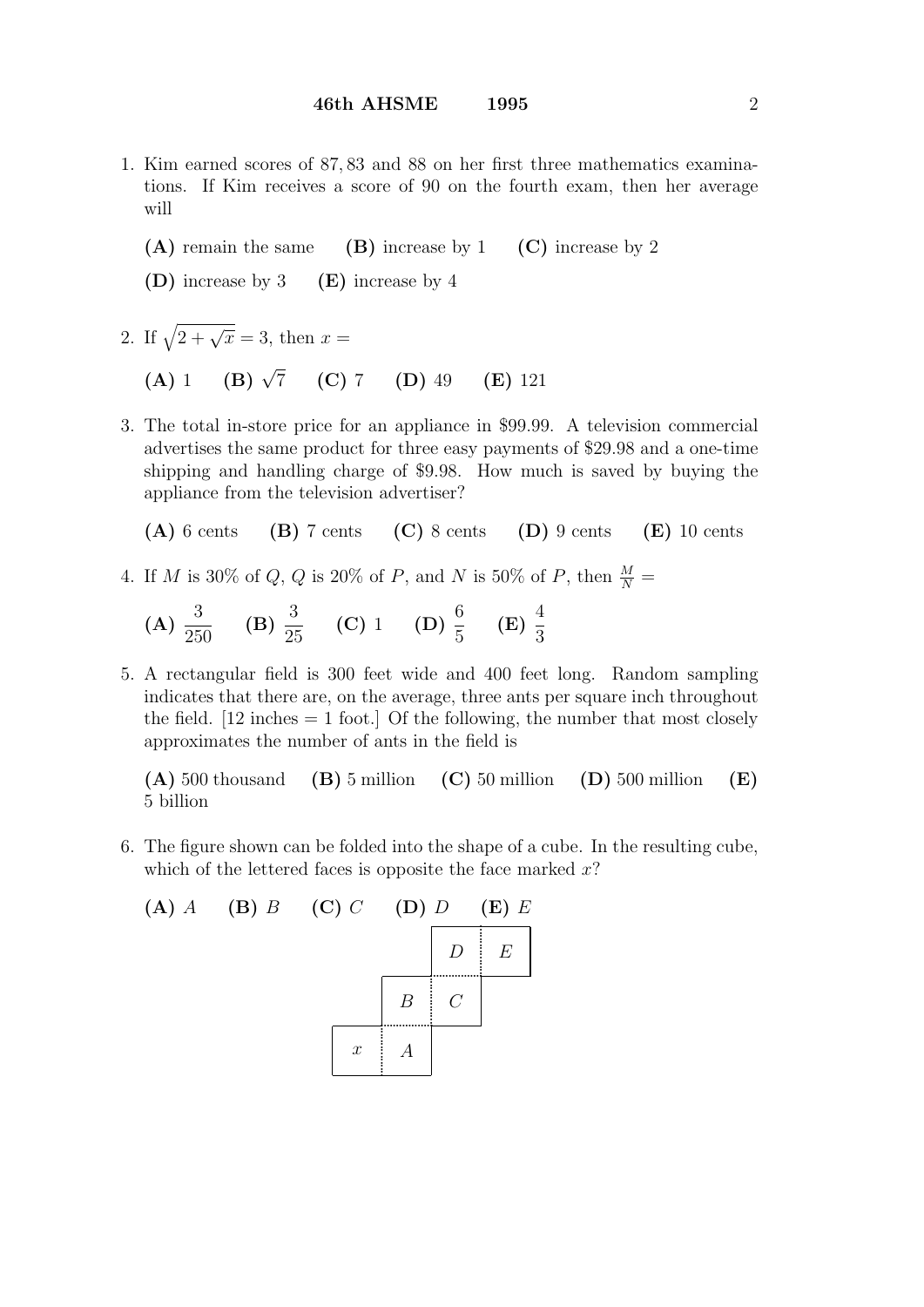7. The radius of Earth at the equator is approximately 4000 miles. Suppose a jet flies once around Earth at a speed of 500 miles per hour relative to Earth. If the flight path is a negligible height above the equator, then, among the following choices, the best estimate of the number of hours of flight is

(A) 8 (B) 25 (C) 50 (D) 75 (E) 100

8. In triangle ABC,  $\angle C = 90^{\circ}$ ,  $\angle A = 6$  and  $\angle BC = 8$ . Points D and E are on  $\overline{AB}$  and  $\overline{BC}$ , respectively, and  $\angle BED = 90^\circ$ . If  $DE = 4$ , then  $BD = 6$ 



9. Consider the figure consisting of a square, its diagonals, and the segments joining the midpoints of opposite sides. The total number of triangles of any size in the figure is



10. The area of the triangle bounded by the lines  $y = x$ ,  $y = -x$  and  $y = 6$  is

(A) 12 (B)  $12\sqrt{2}$ (C) 24 (D)  $24\sqrt{2}$  $(E)$  36

11. How many base 10 four-digit numbers,  $N = a b c d$ , satisfy all three of the following conditions?

(i) 
$$
4,000 \le N < 6,000;
$$
 (ii) N is a multiple of 5; (iii)  $3 \le b < c \le 6$ .  
(A) 10 (B) 18 (C) 24 (D) 36 (E) 48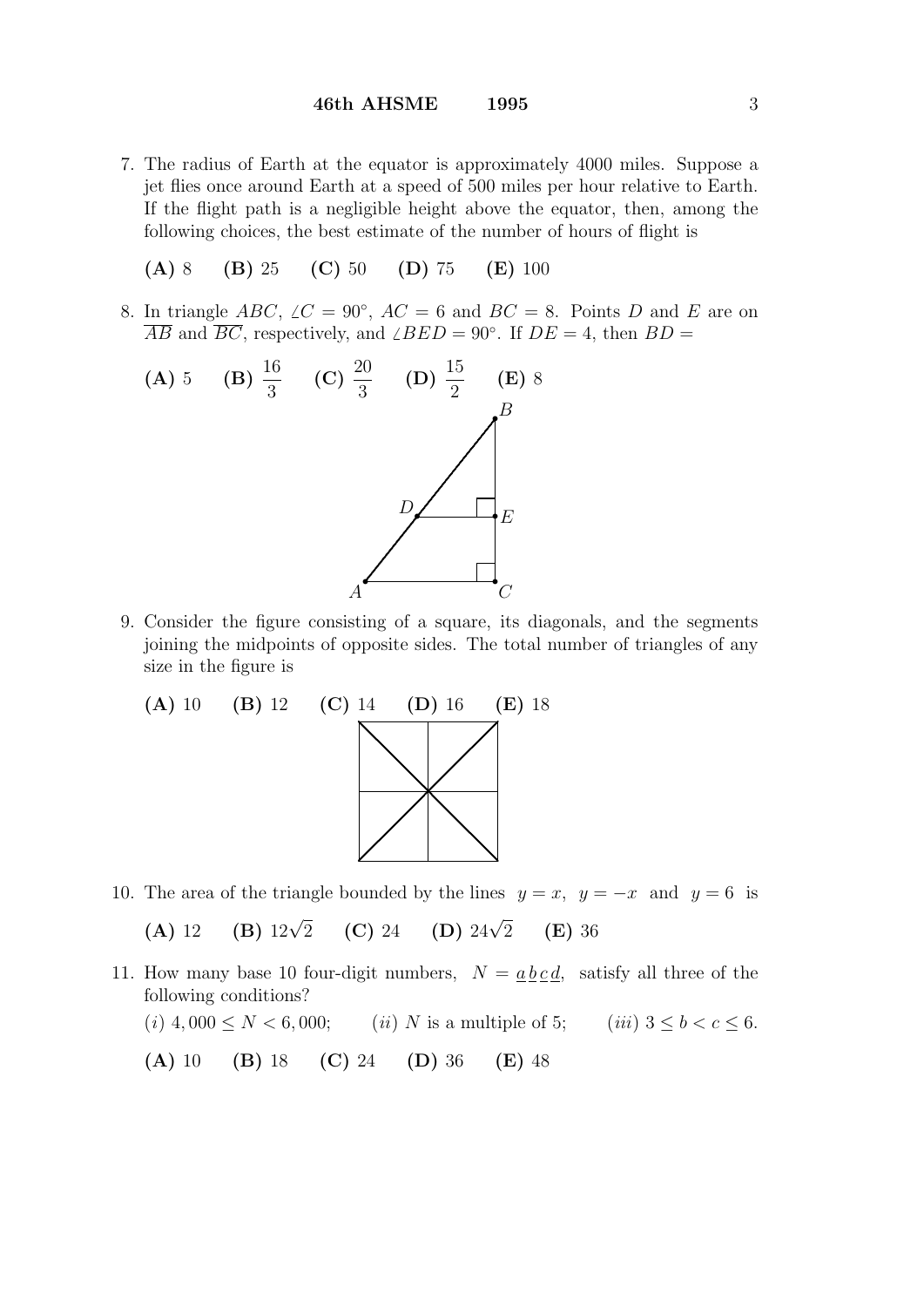- 12. Let f be a linear function with the properties that  $f(1) \leq f(2)$ ,  $f(3) \geq f(4)$ , and  $f(5) = 5$ . Which of the following statements is true?
	- (A)  $f(0) < 0$  (B)  $f(0) = 0$  (C)  $f(1) < f(0) < f(-1)$
	- (D)  $f(0) = 5$  (E)  $f(0) > 5$
- 13. The addition below is incorrect. The display can be made correct by changing one digit  $d$ , wherever it occurs, to another digit  $e$ . Find the sum of  $d$  and  $e$ .

$$
7 4 2 5 8 6
$$
  
\n
$$
+ 8 2 9 4 3 0
$$
  
\n1 2 1 2 0 1 6  
\n(A) 4 (B) 6 (C) 8 (D) 10 (E) more than 10  
\n14. If  $f(x) = ax^4 - bx^2 + x + 5$  and  $f(-3) = 2$ , then  $f(3) =$ 

(A) 
$$
-5
$$
 (B)  $-2$  (C) 1 (D) 3 (E) 8

15. Five points on a circle are numbered 1, 2, 3, 4, and 5 in clockwise order. A bug jumps in a clockwise direction from one point to another around the circle; if it is on an odd-numbered point, it moves one point, and if it is on an evennumbered point, it moves two points. If the bug begins on point 5, after 1995 jumps it will be on point

(A) 1 (B) 2 (C) 3 (D) 4 (E) 5  

$$
\begin{matrix} 1 \\ 0 \\ 4 \end{matrix}
$$

- 16. Anita attends a baseball game in Atlanta and estimates that there are 50, 000 fans in attendance. Bob attends a baseball game in Boston and estimates that there are 60, 000 in attendance. A league official who knows the actual numbers attending the two games notes that:
	- i The actual attendance in Atlanta is within 10% of Anita's estimate.
	- ii Bob's estimate is within 10% of the actual attendance in Boston.

To the nearest 1, 000, the largest possible difference between the numbers attending the two games is

(A) 10,000 (B) 11,000 (C) 20,000 (D) 21,000 (E) 22,000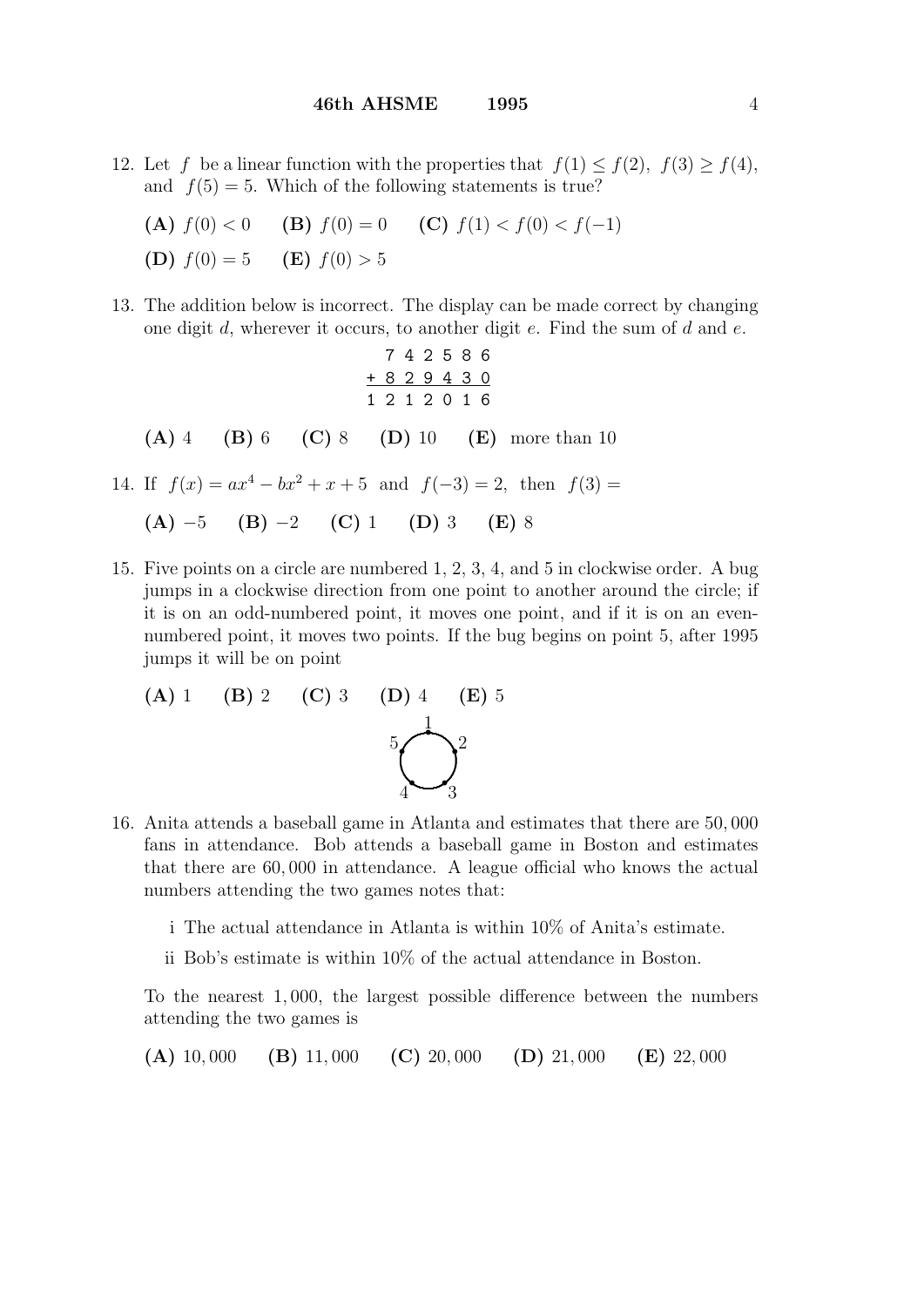- 17. Given regular pentagon ABCDE, a circle can be drawn that is tangent to  $\overline{DC}$ at D and to  $\overline{AB}$  at A. The number of degrees in minor arc AD is
	- (A) 72 (B) 108 (C) 120
	- (D) 135 (E) 144



- 18. Two rays with common endpoint O form a  $30°$  angle. Point A lies on one ray, point B on the other ray, and  $AB = 1$ . The maximum possible length of OB is
	- (A) 1 (B)  $\frac{1+\sqrt{}}{\sqrt{2}}$  $+\frac{\sqrt{3}}{2}$ 2 (C)  $\sqrt{3}$  (D) 2 (E)  $\frac{4}{7}$ 3
- 19. Equilateral triangle DEF is inscribed in equilateral triangle ABC as shown with  $\overline{DE} \perp \overline{BC}$ . The ratio of the area of  $\triangle DEF$  to the area of  $\triangle ABC$  is

(A) 
$$
\frac{1}{6}
$$
 (B)  $\frac{1}{4}$  (C)  $\frac{1}{3}$  (D)  $\frac{2}{5}$  (E)  $\frac{1}{2}$   

$$
F \left(\bigtimes_{D}^{A} E\right) C
$$

- 20. If  $a, b$  and  $c$  are three (not necessarily different) numbers chosen randomly and with replacement from the set  $\{1, 2, 3, 4, 5\}$ , the probability that  $ab + c$ is even is
	- (A)  $\frac{2}{5}$ 5  $(B) \frac{59}{101}$ 125 (C)  $\frac{1}{2}$ 2  $(D) \frac{64}{10!}$ 125  $(E) \frac{3}{5}$ 5
- 21. Two nonadjacent vertices of a rectangle are  $(4, 3)$  and  $(-4, -3)$ , and the coordinates of the other two vertices are integers. The number of such rectangles is
	- (A) 1 (B) 2 (C) 3 (D) 4 (E) 5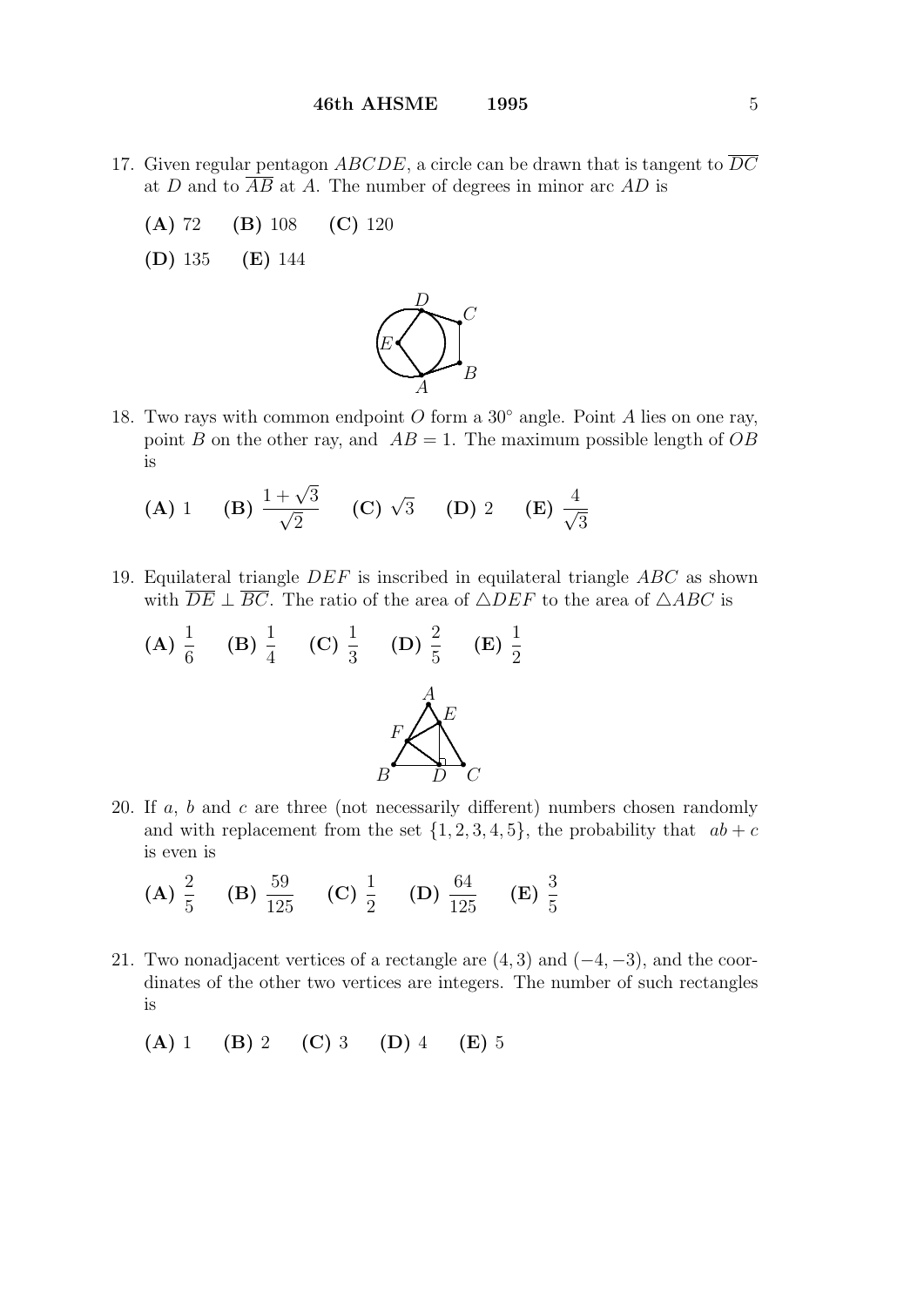22. A pentagon is formed by cutting a triangular corner from a rectangular piece of paper. The five sides of the pentagon have lengths 13, 19, 20, 25 and 31, although this is not necessarily their order around the pentagon. The area of the pentagon is

(A) 459 (B) 600 (C) 680 (D) 720 (E) 745

23. The sides of a triangle have lengths  $11, 15$ , and k, where k is an integer. For how many values of  $k$  is the triangle obtuse?

(A) 5 (B) 7 (C) 12 (D) 13 (E) 14

24. There exist positive integers  $A, B$  and  $C$ , with no common factor greater than 1, such that

$$
A \log_{200} 5 + B \log_{200} 2 = C.
$$

What is  $A + B + C$ ?

(A) 6 (B) 7 (C) 8 (D) 9 (E) 10

25. A list of five positive integers has mean 12 and range 18. The mode and median are both 8. How many different values are possible for the second largest element of the list?

$$
(A) 4 (B) 6 (C) 8 (D) 10 (E) 12
$$

- 26. In the figure,  $\overline{AB}$  and  $\overline{CD}$  are diameters of the circle with center O,  $\overline{AB} \perp \overline{CD}$ , and chord  $\overline{DF}$  intersects  $\overline{AB}$  at E. If  $DE = 6$  and  $EF = 2$ , then the area of the circle is
	- (A)  $23\pi$  (B)  $\frac{47}{9}$ 2 (C)  $24\pi$ (D)  $\frac{49}{9}$ 2  $\pi$  (E)  $25\pi$

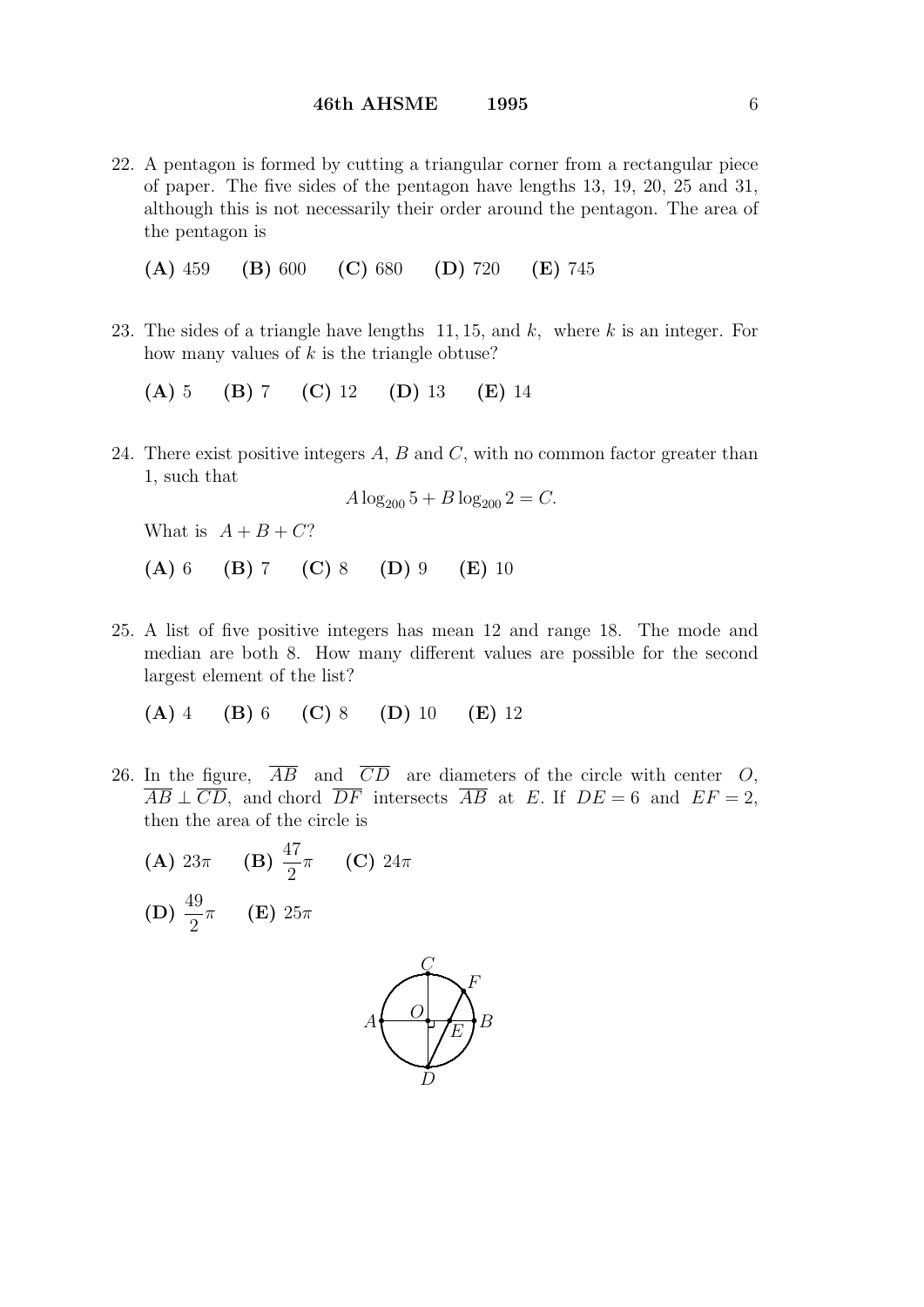27. Consider the triangular array of numbers with  $0, 1, 2, 3, \ldots$  along the sides and interior numbers obtained by adding the two adjacent numbers in the previous row. Rows 1 through 6 are shown.



Let  $f(n)$  denote the sum of the numbers in row n. What is the remainder when  $f(100)$  is divided by 100?

(A) 12 (B) 30 (C) 50 (D) 62 (E) 74

- 28. Two parallel chords in a circle have lengths 10 and 14, and the distance between them is 6. The chord parallel to these chords and midway between them is of them is 0. The chord<br>length  $\sqrt{a}$  where a is
	- (A) 144 (B) 156 (C) 168
	- (D) 176 (E) 184



29. For how many three-element sets of positive integers  $\{a, b, c\}$  is it true that  $a \times b \times c = 2310?$ 

(A) 32 (B) 36 (C) 40 (D) 43 (E) 45